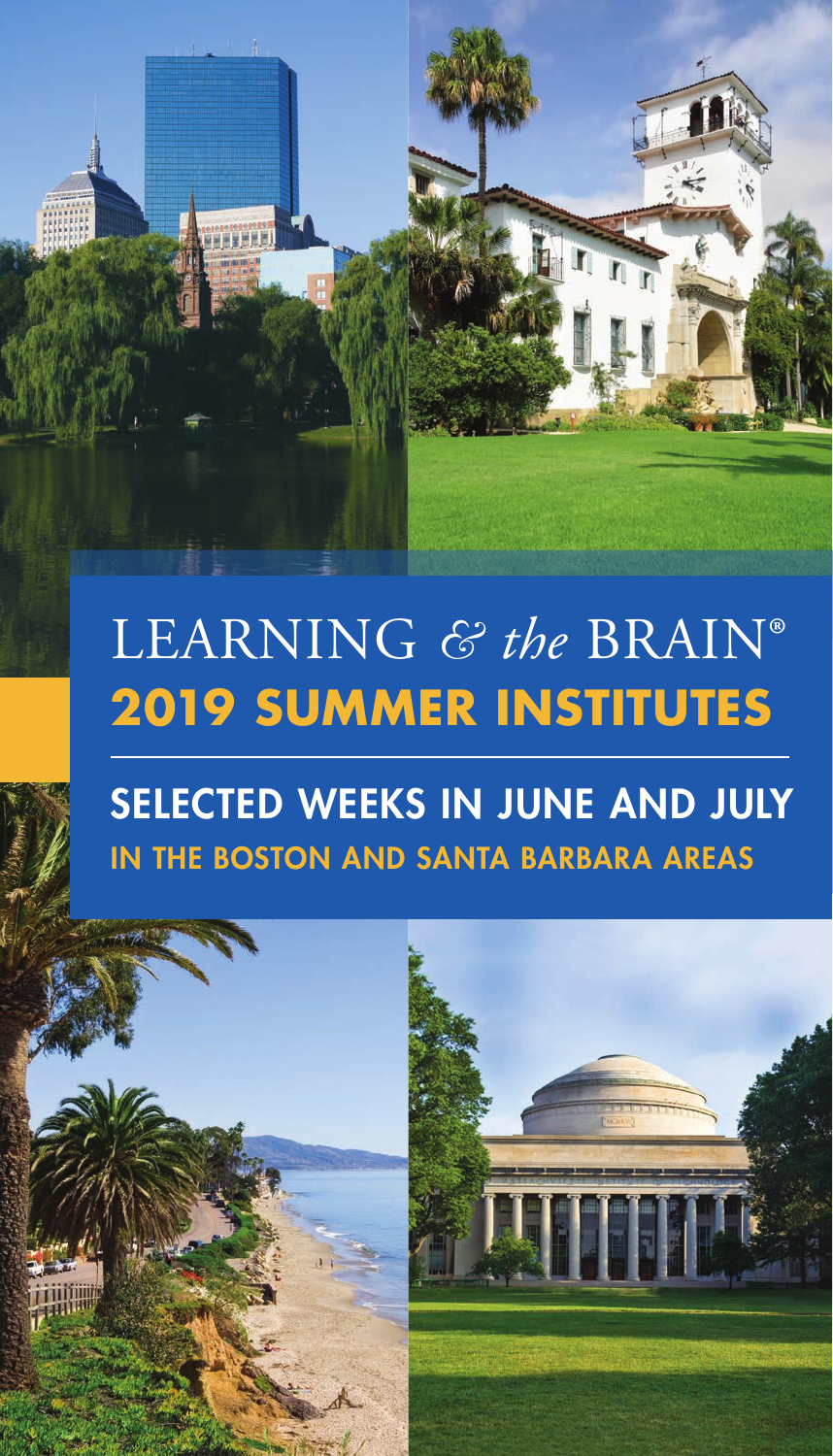# LEARNING *& the* BRAIN®

### **SUMMER INSTITUTES 2019**

### TABLE OF CONTENTS:

- **About L&B Summer Institutes 1**
- **The Power of Mindsets 2**
- **The Neuroscience of Reading 3**
- **Neuroscience and the Learning Brain 4**
- **Neuroscience and Classroom Engagement 5**
- **Making Mindfulness Stick 6**
- **The Emotional, Social Brain 7**
- **Neuroscience and Executive Skills 8**
- **A Teacher's Guide to the Learning Brain 9**
- **Registration Form 10**

### **ABOUT LEARNING** *& the* **BRAIN® SUMMER INSTITUTES**

LEARNING  $\acute{\sigma}$  the BRAIN<sup>®</sup> summer institutes are designed to provide educators and clinicians with both an understanding of some of the latest research on how to improve student learning, and practical knowledge to bring back to their schools. In order to facilitate learning, the summer institutes are limited in size to 40 participants. Each institute is designed to be interactive with group projects.

### **WHAT TO EXPECT FROM THE INSTITUTES**

- Knowledge about some of the latest findings in the science of the learning
- Group discussions and projects for a more in-depth experience
- Research-based strategies to improve instruction and intervention
- Handouts and readings to help you better understand your students
- New ideas to immediately take back to your school or classroom
- Limited enrollment for more personalized interaction with faculty

### **ACCOMMODATIONS**

Accommodations are provided for all of the institutes. Please check LearningAndTheBrain.com for details on the individual institute's facilities and arrival and departure times.

### **MEALS**

Selected meals will be provided at all of the institutes. Please check the individual schedule for each institute at LearningAndTheBrain.com for details on which meals are provided.

### **EARN PROFESSIONAL DEVELOPMENT CREDIT**

Earn up to 20 hours toward professional development credit for attending an institute. Credit is available for educators, psychologists, social workers, and speech-language pathologists. Access LearningAndTheBrain.com for more information on the availability of professional development credit, or call 781-449-4010 x104.

*Please visit www.LearningAndTheBrain.com for schedules and more information.*

*"One of the most illuminating, mind-opening experiences for me as a teacher. I have been thinking the entire time of how I can re-set my own mindset in the classroom."*

 **—Frances Spaltro, Teacher**, University of Chicago Lab School, Chicago, IL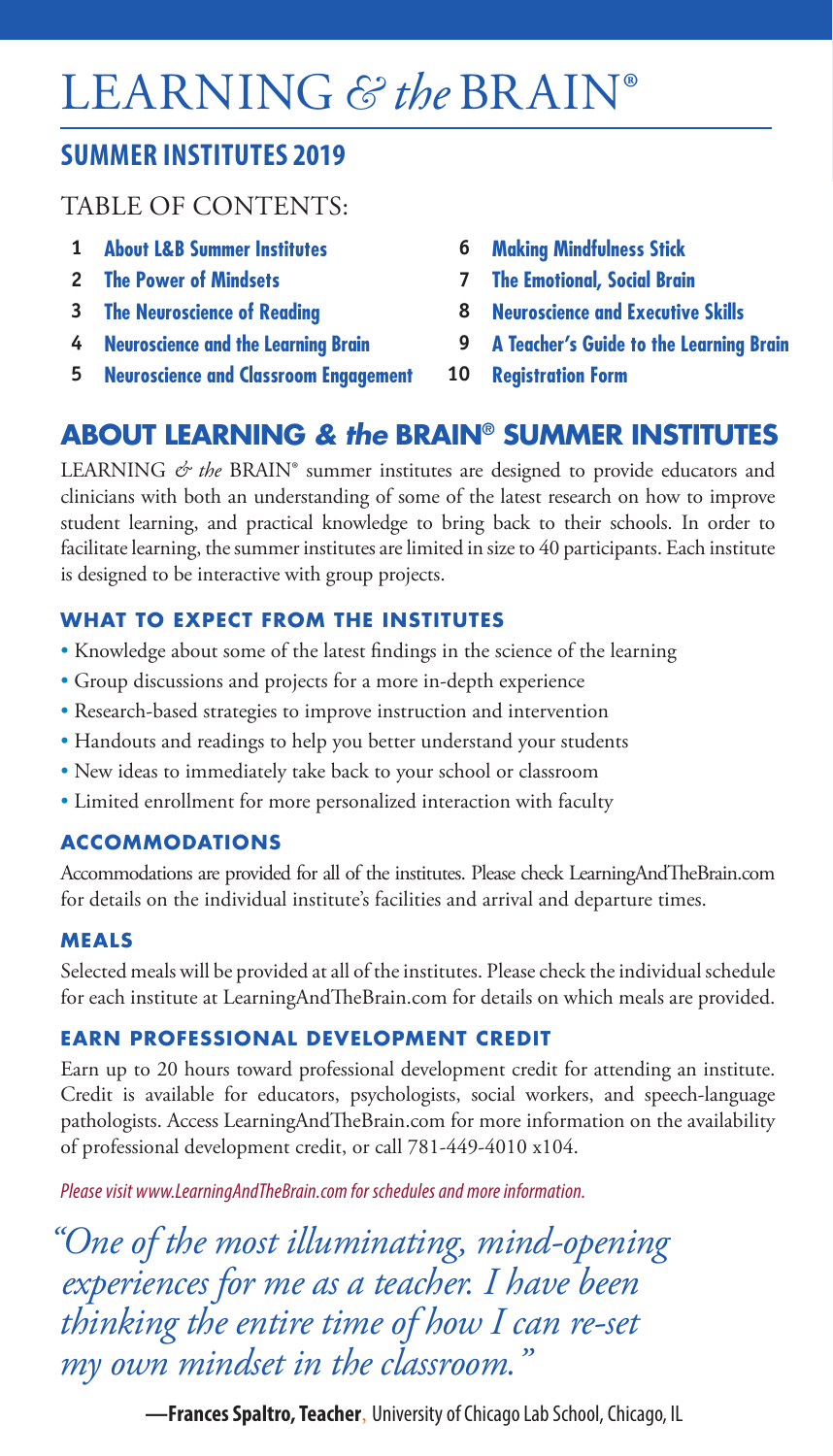## **THE POWER OF MINDSETS:** Promoting Positive School Climates and Motivation in Students

### JUNE 24-28, 2019 OR JULY 8-12, 2019 • BOSTON, MA

This institute will examine the concepts of student engagement, motivation, and resilience through the lens of "mindsets." An understanding of the relationship among these concepts will allow you to design and implement strategies that help to create a positive school climate. The mindsets of effective learners and effective educators will be identified. Techniques for lessening



burnout will be described. Lectures and case examples will be used to facilitate discussion of the various concepts and to arrive at realistic, practical interventions for reinforcing a "motivating environment" in the school setting. This institute is designed to be highly interactive and is limited to 40 people.

### **LEARNING OBJECTIVES**

### At this institute, you will:

- Reinforce student engagement, intrinsic motivation, and a positive school climate
- Nurture the ability of students to cope with stress and become more resilient
- Strengthen empathy and empathic communication skills
- Empower students to develop an increasing sense of ownership for their own education
- Minimize and change the "negative scripts" that exist in the school environment
- Reinforce student caring and lessen bullying
- Become "stress hardy" and lessen feelings of disillusionment and burnout

### **WHO SHOULD ATTEND**

This seminar will be applicable for PreK-12 teachers, administrators, school psychologists, school clinicians, counselors, and education and psychology professors.

### **INSTITUTE LOCATION, HOUSING, AND MEALS**

Room and selected meals are included. Participants are housed on the campus of Boston University in Boston, MA. The housing provided is an individual room in shared apartments located near the institute sessions.

### **WORKSHOP LEADER**



Robert Brooks, PhD, is a psychologist on the faculty of Harvard Medical School (part-time) and former Director of the Department of Psychology at McLean Hospital, a private psychiatric facility. His first position at McLean was as principal of the school in the locked door unit of the child and adolescent program. He has lectured nationally and internationally and written extensively about the themes of school climate, motivation,

family relationships, education, resilience, and achieving balance in our personal and professional lives.

Dr. Brooks is the author or co-author of 17 books including *Handbook of Resilience in Children* (2013)*, Raising a Self-Disciplined Child* (2009)*, Understanding and Managing Children's Classroom Behavior* (2007),and *The Power of Resilience* (2004).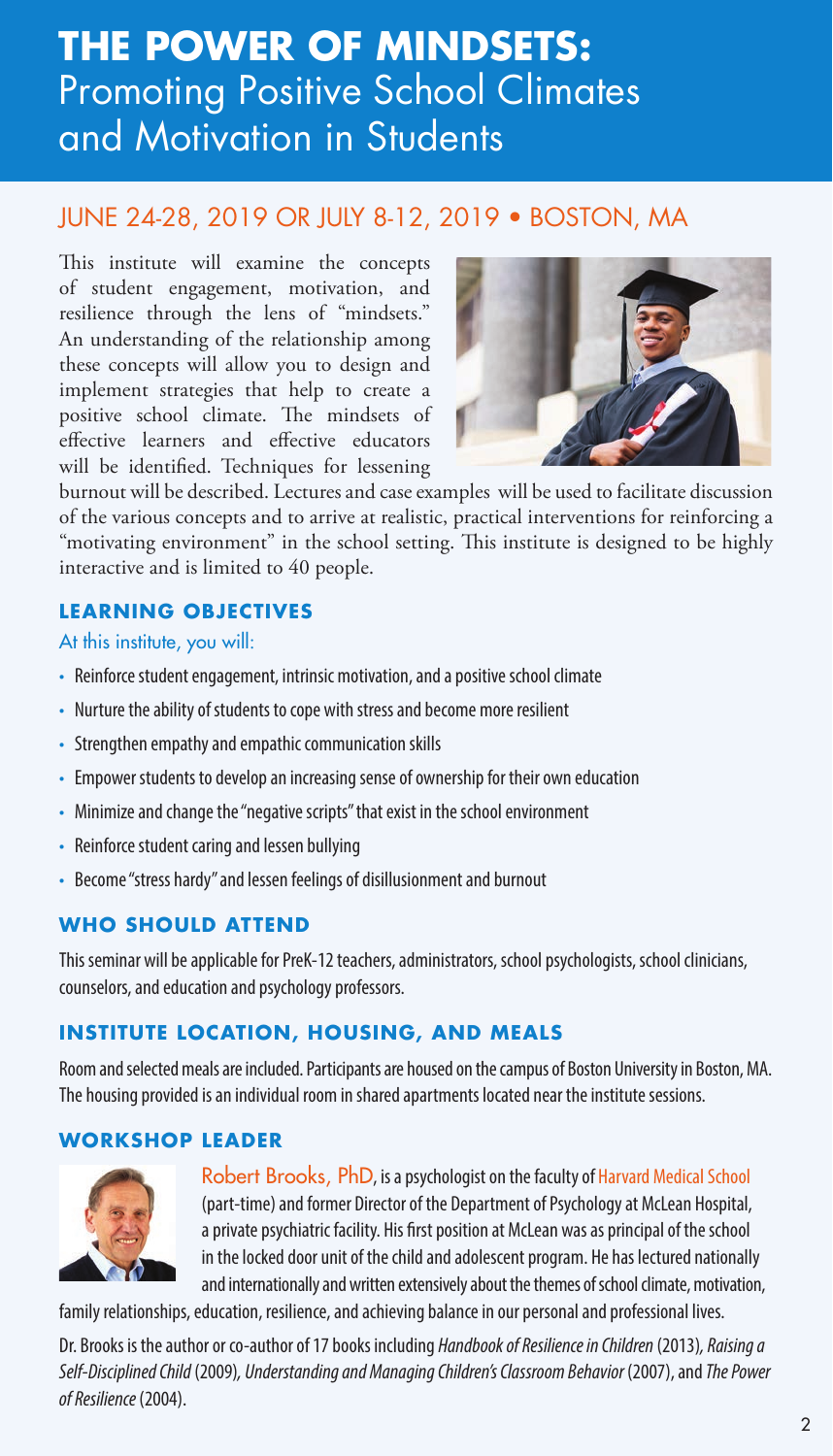# **THE NEUROSCIENCE OF READING:** Using Research to Understand Reading Acquisition and Disorders

### JULY 8-11, 2019 • CAMBRIDGE, MA

This institute will review what is currently known about the brain basis of reading ability and disability. Neuroimaging has revealed how plasticity in the child's brain supports learning to read, and how differences in brain structure and function are associated with reading disabilities, such as dyslexia. You will examine how neuroscience knowledge may be translated into educational policies and practices in relation



to topics such as diagnosis, prognosis, early identification of children at risk for dyslexia, and identification of children who will or will not benefit from a specific kind of intervention. You will also observe real, live neuroimaging measures including functional magnetic resonance imaging (fMRI). This institute is designed to be an intense, hands-on workshop with group projects, and therefore is limited to 40 participants.

### **LEARNING OBJECTIVES**

### At this institute, you will:

- Become proficient in understanding the brain basis of typical reading acquisition and reading disorders, such as dyslexia
- Delve deeper into recent advances in understanding the psychological basis of reading difficulties
- Examine ways neuroscience advances can help to predict reading outcomes
- Explore how neuroscience research can measure response to interventions
- Recognize how reading acquisition and disorders differ across languages
- Evaluate the relevance of neuroscience research for students and teachers, and how to be a critical consumer of neuroscience regarding the reading brain

### **WHO SHOULD ATTEND**

This seminar will be applicable for PreK-12 teachers, reading specialists, administrators, school psychologists, school clinicians, and education and college professors.

### **INSTITUTE LOCATION, HOUSING, AND MEALS**

Room and selected meals are included. Participants are housed in a hotel, the Boston Marriott Cambridge, where they will get their own room. The Boston Marriott Cambridge is located adjacent to the MIT campus, the site for this institute.

### **WORKSHOP LEADERS**



John D.E. Gabrieli, PhD, is a neuroscientist at the Massachusetts Institute of Technology where he is a faculty member of both the McGovern Institute for Brain Research and the Department of Brain and Cognitive Sciences, and Director of the Martinos Imaging Center. He is also a Member of the Faculty of Education at the Harvard Graduate School of Education.

Joanna A. Christodoulou, EdD, is an Associate Professor at the MGH Institute of Health Professions and an Adjunct Lecturer at the Harvard Graduate School of Education.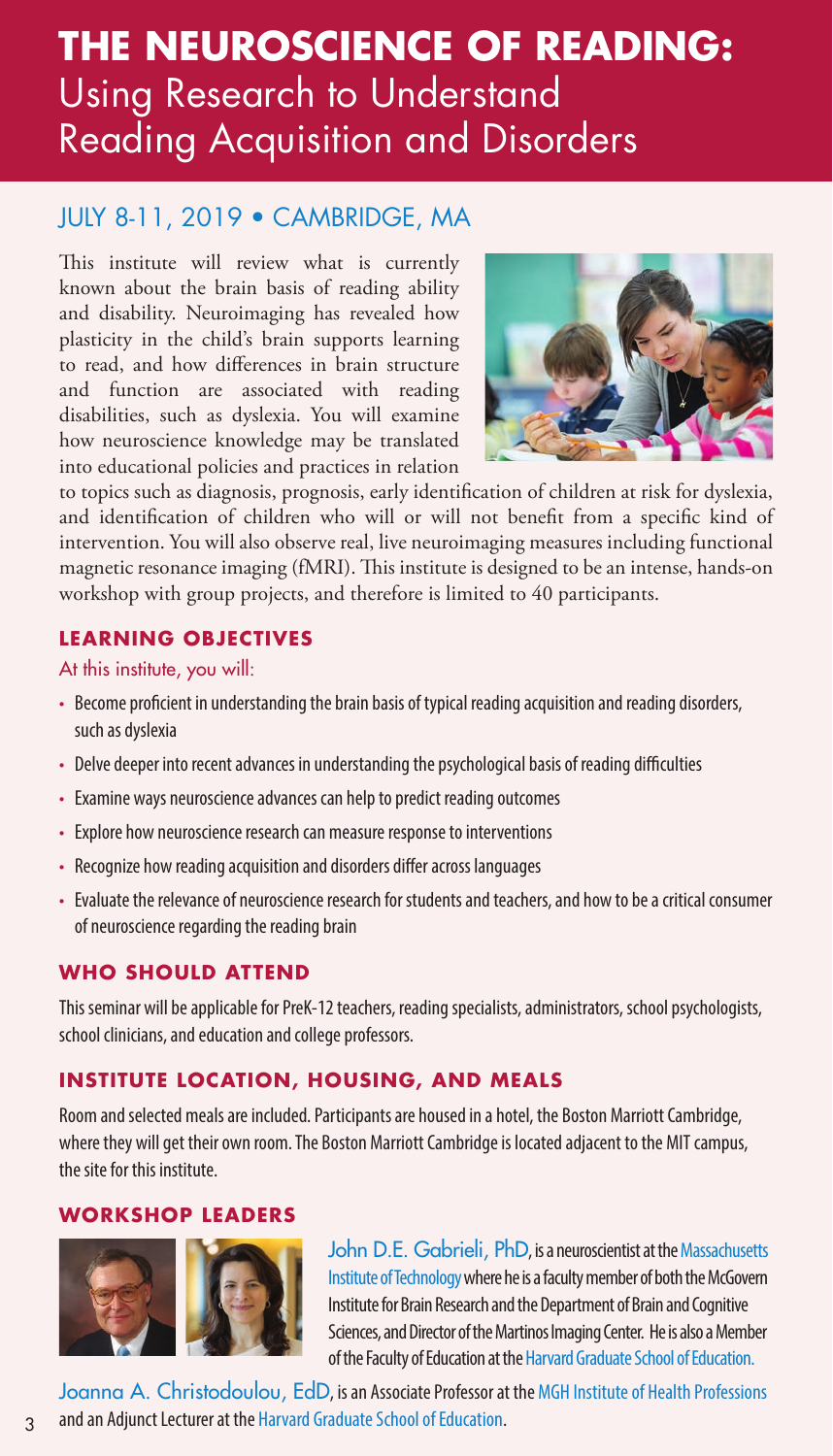# **NEUROSCIENCE AND THE LEARNING BRAIN:** Developing the Pre-Frontal Cortex for "Smart" Thinking and Academic Success

### JULY 8-12, 2019 • SANTA BARBARA, CA

In this institute, you will learn about the four neurocognitive abilities that are critical to students' academic, cognitive, and socialemotional success and how to match those abilities to specific instructional methods. You will develop the skills you need to merge current knowledge on the neuroscience of learning with the realities of classroom instruction. You will leave with readily implementable strategies



to teach students to effectively self-regulate their own academic and social-emotional lives. Students will become more mindful and develop metacognitive skills to "Think Smart" by taking charge of their own learning and knowing how to use their pre-frontal cortex to plan and pay attention. This institute is designed to be an interactive, hands-on session with group participation throughout the course and is limited to 40 participants.

### **LEARNING OBJECTIVES**

### At this institute, you will:

- Use advances in neuroscience to re-define intelligence in the 21<sup>st</sup> century and what it means to be "smart"
- Teach students how to "Think Smart" and use their pre-frontal cortex to plan and pay attention
- Employ effective ways to teach strategies that maximize student success and responsibility for learning
- Understand the relationship between cognition and academic/social-emotional competence
- Use knowledge of students' cognitive strengths and challenges to guide and provide interventions
- Create a safe learning environment that engages all learners: culturally, emotionally, and academically

### **WHO SHOULD ATTEND**

This seminar will be applicable for PreK-12 teachers, administrators, special education teachers, speechlanguage pathologists, school psychologists, and education and psychology professors.

### **INSTITUTE LOCATION, HOUSING, AND MEALS**

Room and selected meals are included. Participants are housed on the campus of the University of California, Santa Barbara. The housing provided is an individual room in shared apartments in the Sierra Madre dormitory complex next to the institute location.

### **WORKSHOP LEADERS**



Kathleen M. Kryza, MA, is a master teacher and a consultant/coach who has worked with educators in numerous school districts, nationally and internationally, for over 30 years. Ms. Kryza is the co-author of several books including *Transformative Teaching: Changing Classrooms Culturally, Emotionally, and Academically* (2015)*.*

Jack A. Naglieri, PhD, is a Research Professor at the Curry School of Education at the University of Virginia, Senior Research Scientist at the Devereux Center for Resilient Children, and Emeritus Professor of Psychology at George Mason University. Dr. Naglieri is the author of tests such as the Naglieri Non-Verbal Ability Test (NNAT) and the Cognitive Assessment System (CAS2) and also of many books including *Helping Children Learn* (2010). 4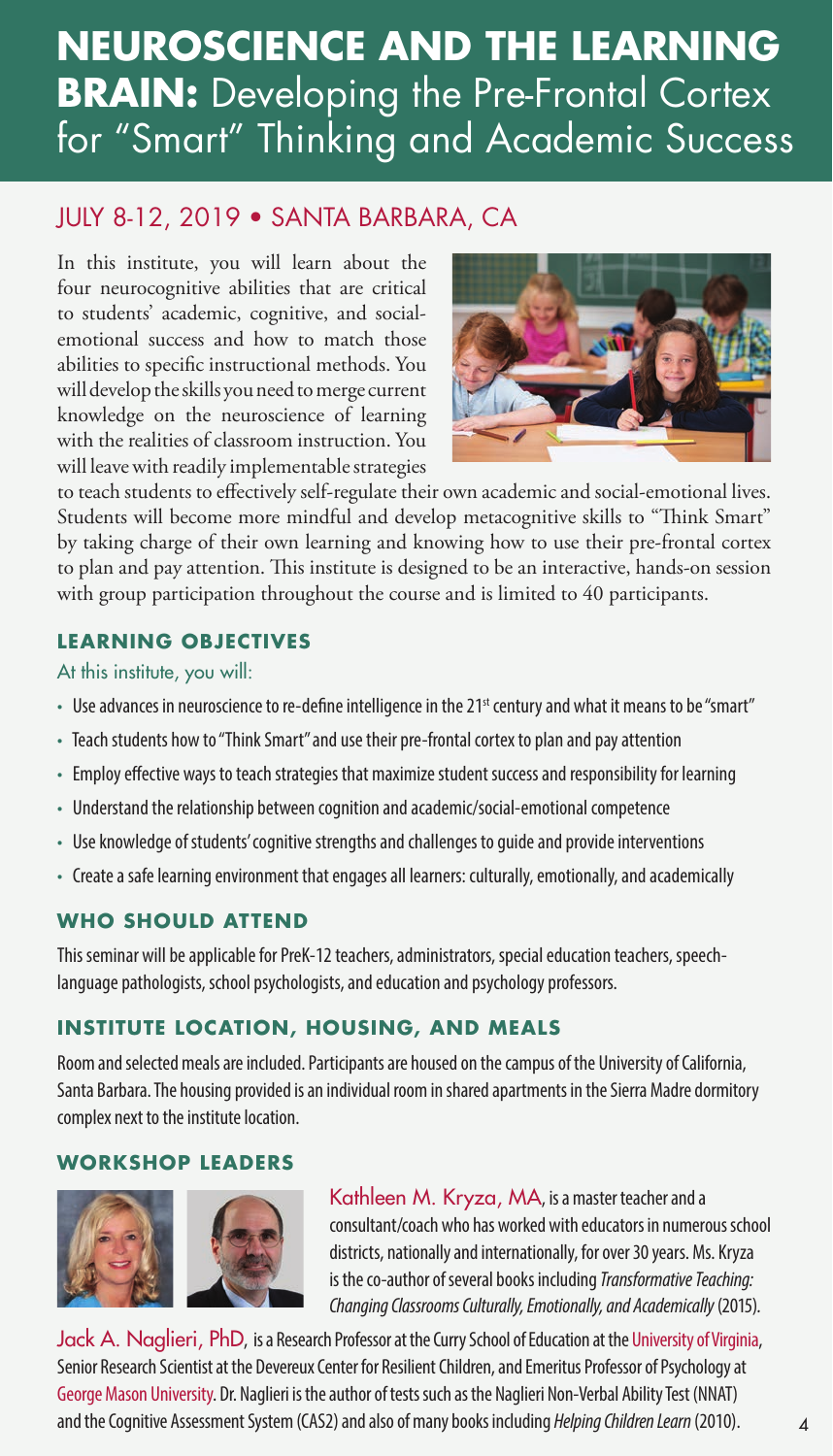# **NEUROSCIENCE AND CLASSROOM ENGAGEMENT:** Strategies for Maximizing Students' Attention, Focus, and Potential

### JULY 8-12, 2019 • SANTA BARBARA, CA

This institute will focus on the applications of neuroscience research to teaching and learning, and examine ways to maximize and maintain student attention, focus, and cognition. Brain imaging studies and cognitive neuroscience are providing a clearer picture of how individuals respond to sensory stimuli and perform cognitive tasks. This has allowed for a better understanding



of the brain's neural systems, and how they relate to focus, learning, and creative problem solving. Through lectures and facilitated discussion, you will explore neuro-*logical* approaches for understanding and meeting the academic, social, and emotional needs of students. This institute is hands-on and is limited to 40 participants.

### **LEARNING OBJECTIVES**

### At this institute, you will:

- Examine ways to maximize and maintain student attention and focus
- Teach students at all grade levels about their brains to empower their learning
- Decrease the fear of mistakes to increase student and class participation
- Employ brain-friendly strategies to advance student achievement and problem solving
- Use advances in neuroscience research to ignite student motivation and engagement
- Apply the benefits of the video game model, such as reaching individual challenge levels and self-recognition of incremental progress, to increase student motivation, effort, and perseverance

### **WHO SHOULD ATTEND**

This seminar will be applicable for PreK-12 teachers, administrators, school psychologists, school clinicians, and education and college professors.

### **INSTITUTE LOCATION, HOUSING, AND MEALS**

Room and selected meals are included. Participants are housed on the campus of the University of California, Santa Barbara. The housing provided is an individual room in shared apartments in the Sierra Madre dormitory complex next to the institute location.

### **WORKSHOP LEADER**



Judy A. Willis, MD, MEd, is a neurologist and credentialed teacher. She has combined her training in neuroscience and neuroimaging with her teacher education training and years of classroom experience to help educators bridge the gap between brain research and the classroom.

Dr. Willis has authored 6 books including *Research-Based Strategies to Ignite Student* 

*Learning* (2006)and *Learning to Love Math* (2010). She is also a staff blogger at Edutopia, ASCD, and *Psychology Today* and gives presentations and workshops around the world.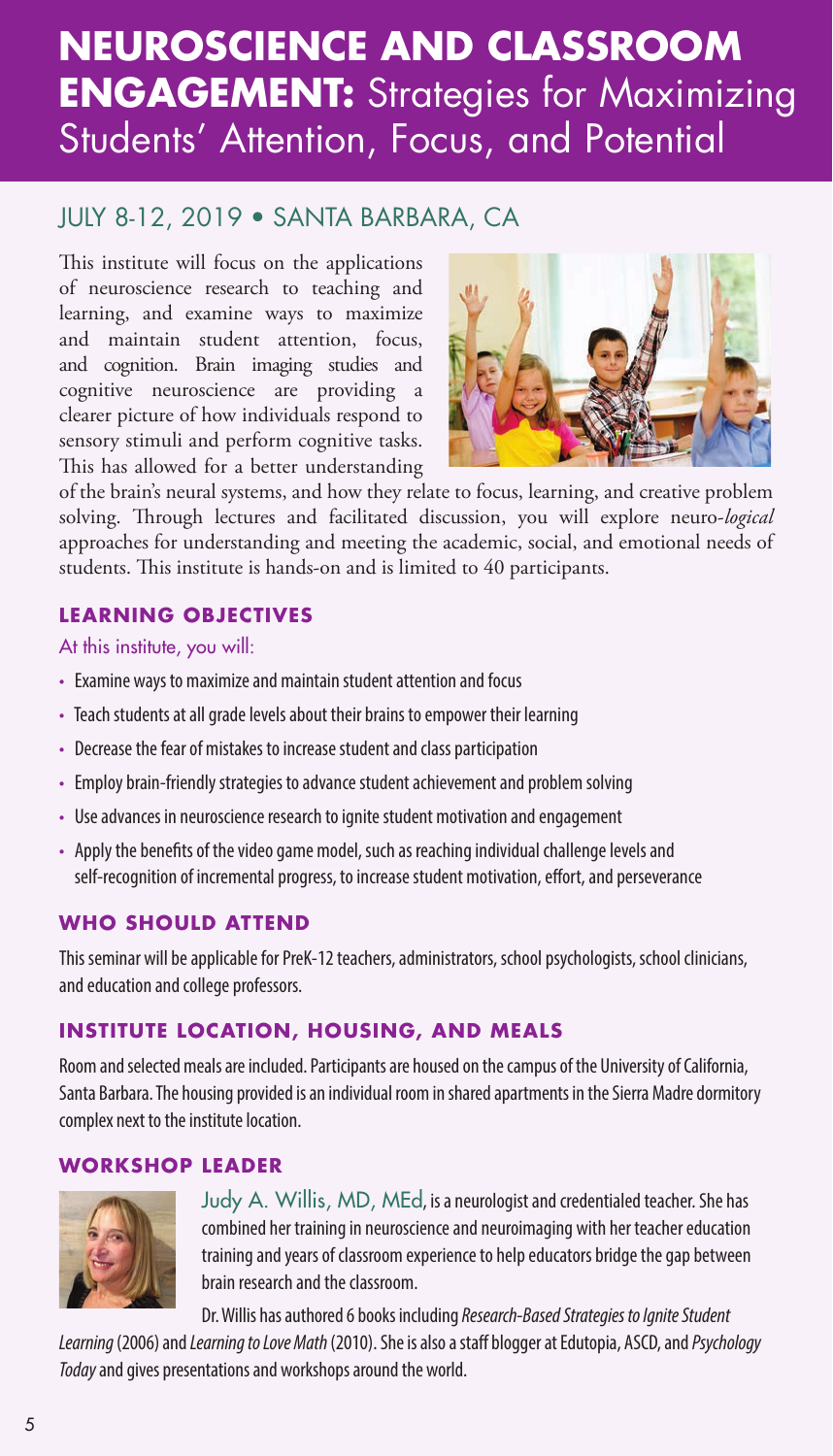# **MAKING MINDFULNESS STICK:** Using Meditation and Mindfulness in Your Schools and Classrooms

### JULY 15-19, 2019 • BOSTON, MA

This institute will explore proven practices that can be used for educators and clinicians looking for creative ways to share mindfulness with children and teens. You should be prepared for a week of learning and practicing mindfulness through awareness, movement, games, play, and activities. Learning differences, cultural differences, developmental differences, not to mention different settings all impact how children



learn. In this institute, you will explore ways to adapt mindfulness to your student in the moment, rather than taking a one-size-fits all approach. You will create an outline for your own curriculum, adapted for your school or setting. To ensure that our work remains hands-on and personal, the workshop is limited to 40 participants.

### **LEARNING OBJECTIVES**

### At this institute, you will:

- Discover practical ways to integrate mindfulness into the school day
- Understand the basic physiology and neuroscience of mindfulness
- Learn multiple methods of adapting mindfulness to a range of ages and backgrounds and for specific mental health and learning issues
- Create your own customized mindfulness scripts
- Bring mindfulness into academics, athletics, and various grades and clinical settings
- Develop best practices to build a schoolwide mindfulness program while managing student and staff resistance

### **WHO SHOULD ATTEND**

This seminar will be applicable for all PreK-12 teachers, special educators, social workers, school psychologists, learning and support specialists, counselors, speech-language pathologists, administrators, occupational therapists, and academic support staff.

### **INSTITUTE LOCATION, HOUSING, AND MEALS**

Room and selected meals are included. Participants are housed on the campus of Boston University in Boston, MA. The housing provided is an individual room in shared apartments located near the institute sessions.

### **WORKSHOP LEADER**



Christopher Willard, PsyD, is a psychologist, a teacher at Harvard Medical School, and an educational consultant specializing in mindfulness. He has been practicing meditation for 20 years, leads workshops nationally and internationally, and is the president of the Mindfulness in Education Network. He has presented at TEDx conferences and his thoughts have appeared in *The New York Times, The Washington* 

*Post*, mindful.org, and elsewhere. He is the author of *Raising Resilience* (2017), *Growing Up Mindful* (2016), and *Child's Mind* (2010).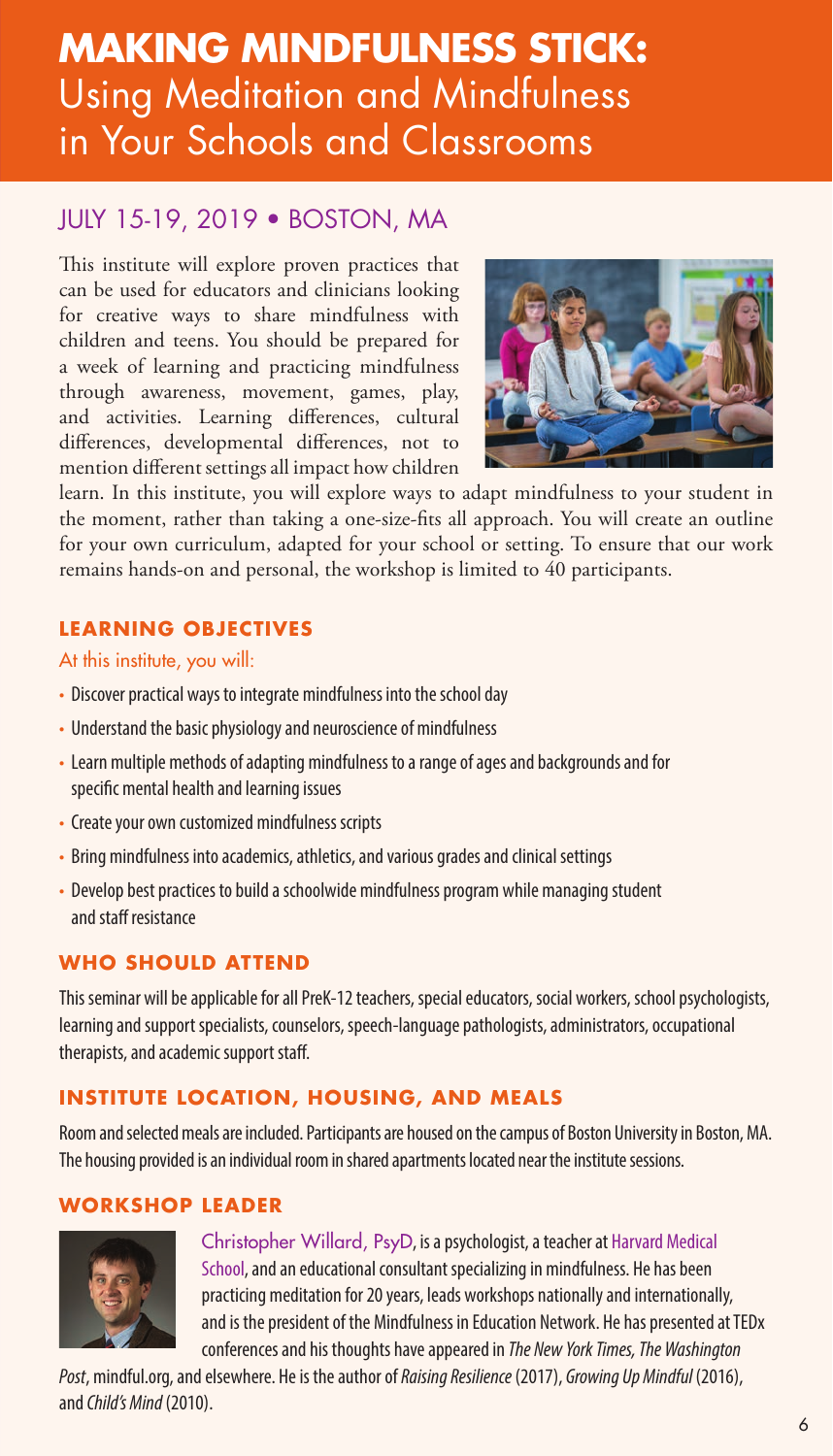## **THE EMOTIONAL, SOCIAL BRAIN:**  Developmental Neuroscience and the New Science of Education

### JULY 15-19, 2019 • SANTA BARBARA, CA

In recent years, huge strides have been made in the science of how the brain develops, how that development enables thinking, and the fundamental roles of social relationships, emotions, culture, and cognitive opportunities. This institute will deep-dive into the new fields of Social-Emotional Learning (SEL) and Social, Emotional, and Academic Development (SEAD), including the neuroscientific and psychological



evidence underlying it, the best practices, and implications for school design and policies. Through a developmental lens, you will examine growing abilities and needs of children, adolescents, and young adults and effective ways for teachers and parents to support their healthy social, emotional, and academic growth by building social relationships that are embedded within rich intellectual contexts. To ensure that our work remains hands-on and personal, the workshop is limited to 40 participants.

### **LEARNING OBJECTIVES**

### At this institute, you will:

- Understand the brain basis for integrated social, emotional, and academic development and what the science and best schools reveal about how people actually learn
- Learn about major networks of the brain, and the integrated nature of emotion and cognitive brain changes associated with adolescence, and examine fMRI data, videos, and examples from children and adolescents
- Recognize how adversity, bullying, and loneliness impact brain development and mental health
- Learn how social experience and culture shape brain development, thinking, and learning across the lifespan
- Discuss the effectiveness of various teaching practices, curricula, and policies, and what it means to support the whole child—body, brain, and mind—in school.

### **WHO SHOULD ATTEND**

This seminar will be applicable for all teachers, special educators, school administrators, school psychologists, speech and language therapists, learning specialists, counselors, and academic support staff.

### **INSTITUTE LOCATION, HOUSING, AND MEALS**

Room and selected meals are included. Participants are housed on the campus of the University of California, Santa Barbara. The housing provided is an individual room in shared apartments in the Sierra Madre dormitory complex next to the institute location.



### **WORKSHOP LEADER**

Mary Helen Immordino-Yang, EdD, is a Professor of Education, Psychology, and Neuroscience at the Brain and Creativity Institute, University of Southern California. Her internationally acclaimed research examines the neural and psychological bases of social emotion, self-awareness, and culture and their implications for learning, development,

and schools. She is Past President of IMBES (International Mind, Brain, and Education Society) and the author of *Emotions, Learning, and the Brain: Exploring the Educational Implications of Affective Neuroscience* (2015).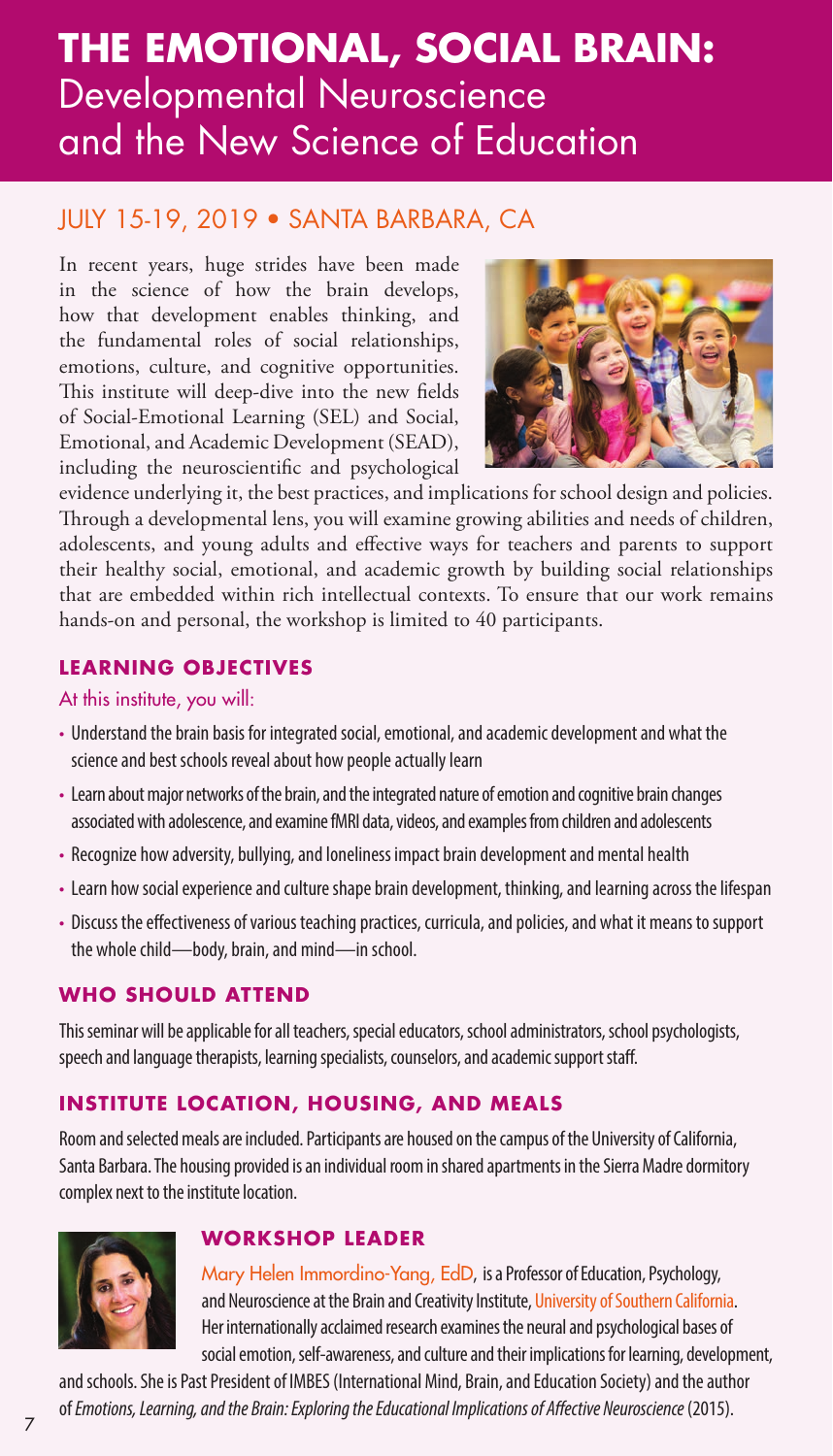# **NEUROSCIENCE AND EXECUTIVE SKILLS:** Strategies for Executive Functions, Memory, and Classroom Learning

### JULY 15-19, 2019 • SANTA BARBARA, CA

This institute will focus on neuroscience research and theory, and how they correlate to potential classroom applications in areas of executive function and memory consolidation. Topics covered will include the dopamine-reward circuit, formative assessments, feedback, metacognition, promoting transferable knowledge and creativity, and improving student-constructed learning with inquiry



and project-based learning. The increasing promise for stimulating neural networks to develop executive functions from early childhood through adulthood will be discussed along with implications for education. This institute is hands-on and is limited to 40 participants.

### **LEARNING OBJECTIVES**

### At this institute, you will:

- Evaluate the executive functions from the perspectives of neuroscience
- Stimulate the developing neural networks of executive functions in learners of all ages
- Use patterning strategies to increase new information linking into memory
- Employ mental manipulation for memory storage, retention, and retrieval
- Guide students to use and build skills of metacognition and long-term memory formation
- Promote multisensory learning experiences that benefit all brains and learners
- Connect neuroscience research to planning student-constructed and project-based learning that develops understanding and long-term, transferable concept memory

### **WHO SHOULD ATTEND**

This seminar will be applicable for PreK-12 teachers, administrators, school psychologists, school clinicians, and education and college professors.

### **INSTITUTE LOCATION, HOUSING, AND MEALS**

Room and selected meals are included. Participants are housed on the campus of the University of California, Santa Barbara. The housing provided is an individual room in shared apartments in the Sierra Madre dormitory complex next to the institute location.

### **WORKSHOP LEADER**



Judy A. Willis, MD, MEd, is a neurologist and credentialed teacher. She has combined her training in neuroscience and neuroimaging with her teacher education training and years of classroom experience to help educators bridge the gap between brain research and the classroom.

Dr. Willis has authored 6 books including *Inspiring Middle School Minds* (2009)*, How*  Your Child Learns Best (2008) and *Brain-Friendly Strategies for the Inclusion Classroom* (2007). She is also a staff blogger at Edutopia, ASCD, and *Psychology Today* and gives presentations and workshops around the world.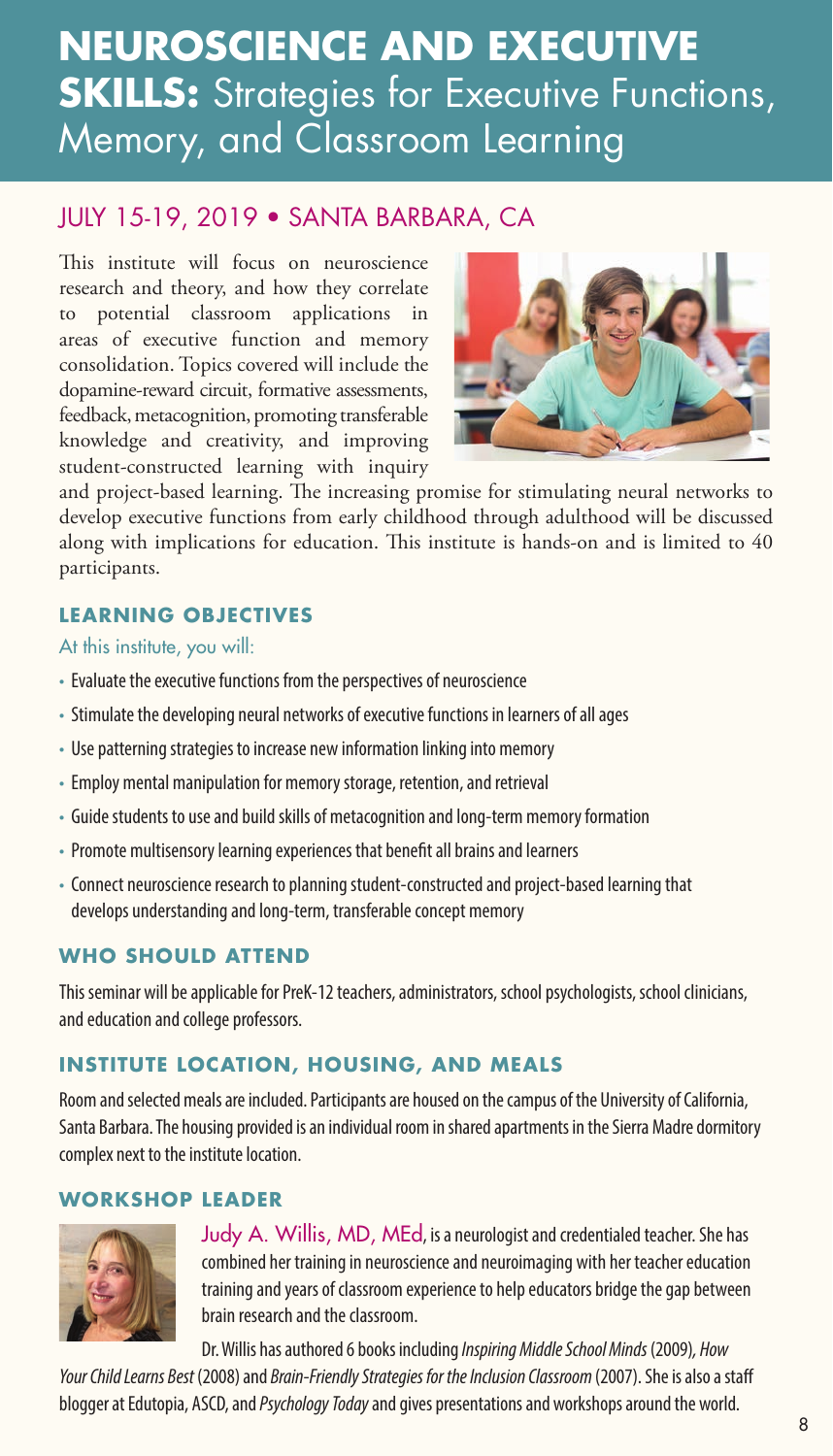# **A TEACHER'S GUIDE TO THE LEARNING BRAIN:** Translating Psychology and Neuroscience Research for the Classroom

### JULY 22-26, 2019 • BOSTON, MA

How can teachers best combine our experience and wisdom with insights from neuroscience and psychology? This lively and interactive institute explores current brain research through five essential topics: working memory, attention, emotion, motivation, and long-term memory. By approaching classroom work from each of these perspectives, you will gain a rich experience in translating abstract science into



specific and useful classroom strategies. Topics will range from the neural basis of longterm memory formation to practical strategies for reducing the distractions of classroom technology. To ensure that our work remains hands-on and personal, the workshop is limited to 40 participants.

### **LEARNING OBJECTIVES**

At this institute, you will:

- Recognize the crucial role of working memory in all classroom learning
- Develop insights and strategies to anticipate, identify, and mitigate working memory overload
- Use current research on attention to enhance student focus and boost classroom energy
- Practice positive mindset strategies to promote learning goals and gritty resilience
- Enhance long-term memory formation that is, learning-by delving into research on encoding, consolidation, and retrieval
- Enrich classroom practice by converting stresses to challenges and fostering a positive emotional climate
- Understand psychology and neuroscience research articles, with a particular focus on developing effective and informed skepticism

### **WHO SHOULD ATTEND**

This seminar will be applicable for all PreK-12 teachers, academic administrators, school psychologists, learning specialists, counselors, and academic support staff.

### **INSTITUTE LOCATION, HOUSING, AND MEALS**

Room and selected meals are included. Participants are housed on the campus of Boston University in Boston, MA. The housing provided is an individual room in shared apartments located near the institute sessions.

### **WORKSHOP LEADER**



Andrew Watson, MA, EdM, has been connecting brain research with teachers and schools for the better part of a decade. A one-time dean of faculty, and an award-winning teacher with 16 years of experience, Andrew Watson now presents on the classroom uses of neuroscience and psychology research. He is the Founder and President of Translate the Brain—an educational consultancy. He is also the

author of *Learning Begins* (2017) and *Learning Grows* (Forthcoming 2019) and editor of the LEARNING *& the* BRAIN® blog.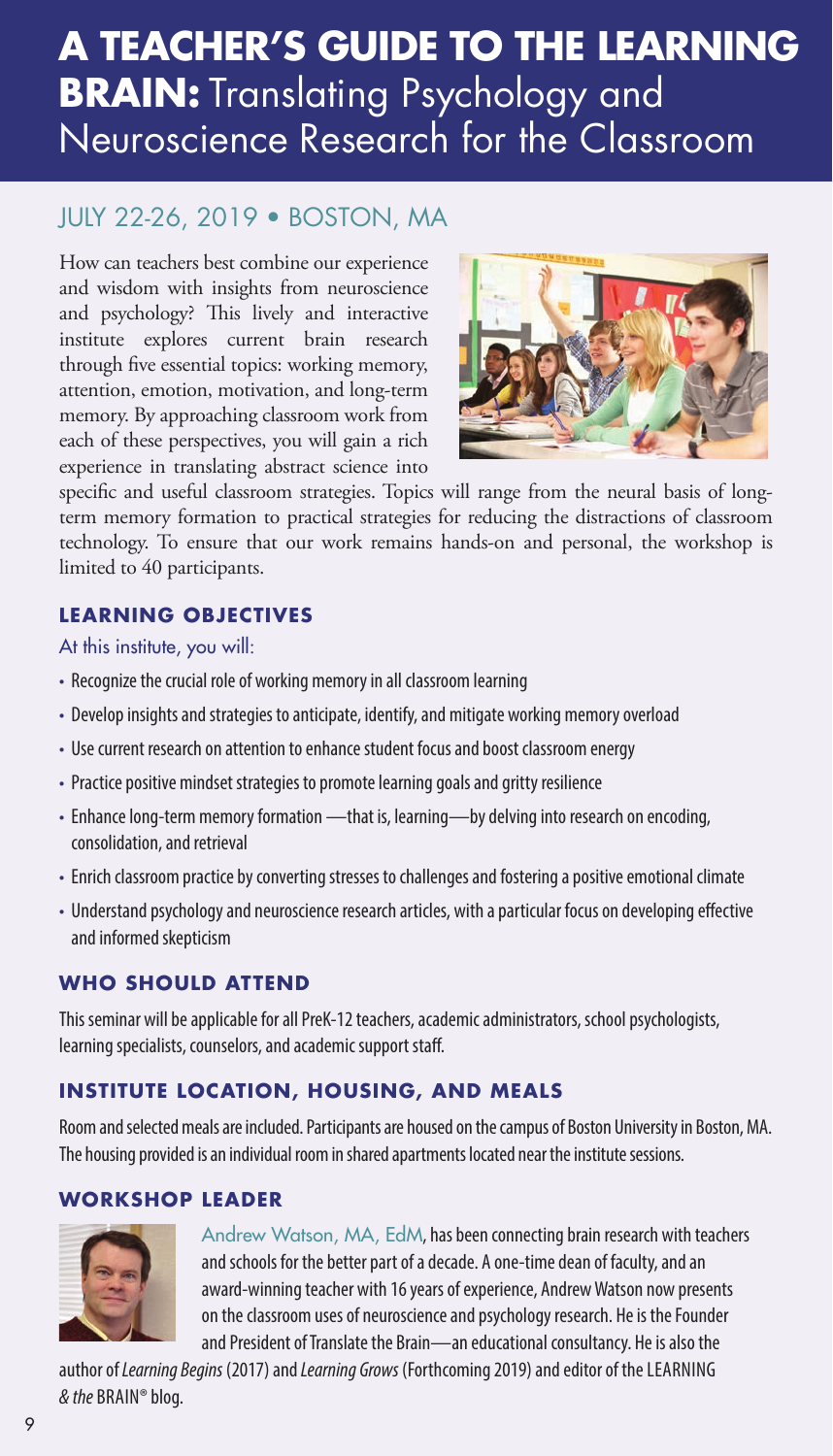## SUMMER INSTITUTE REGISTRATION

OR REGISTER ONLINE AT LEARNINGANDTHEBRAIN.COM

**Phone:** (781) 449-4010 ext.101 or 102 **Five ways to register: Email:** registration@LearningAndTheBrain.com

**Please register me for the following summer institute:**

**Fax:** (781) 449-4024 **Web:** LearningAndTheBrain.com **Postal mail: PIRI** • 35 Highland Circle, 1st Fl. Needham, MA 02494-3099

**\$\_\_\_\_\_\_**

| PLEASE PHOTOCOPY THIS FORM FOR EACH APPLICANT. |
|------------------------------------------------|
|------------------------------------------------|

| Name            | Position       |
|-----------------|----------------|
| Organization    |                |
| Address         |                |
| City            | State/Province |
| ZIP/Postal Code | Country        |
| Email           | Phone          |

### DEMAND IS HIGH AND SPACE IS LIMITED. PLEASE REGISTER EARLY.

### m **The Power of Mindsets - BOSTON, MA** (June 24-28, 2019 or July 8-12, 2019 - Please circle one set of dates) \$1,795 per person (housing and selected meals included) m **The Neuroscience of Reading - CAMBRIDGE, MA** (July 8-11, 2019) \$2,195 per person (housing and selected meals included) m **Neuroscience and the Learning Brain - SANTA BARBARA, CA** (July 8-12, 2019) \$1,995 per person (housing and selected meals included) m **Neuroscience and Classroom Engagement - SANTA BARBARA, CA** (July 8-12, 2019) \$1,995 per person (housing and selected meals included) m **Making Mindfulness Stick - BOSTON, MA** (July 15-19, 2019) \$1,795 per person (housing and selected meals included) m **The Emotional, Social Brain - SANTA BARBARA, CA** (July 15-19, 2019) \$1,995 per person (housing and selected meals included) m **Neuroscience and Executive Skills - SANTA BARBARA, CA** (July 15-19, 2019) \$1,995 per person (housing and selected meals included) m **A Teacher's Guide to the Learning Brain - BOSTON, MA** (July 22-26, 2019) \$1,795 per person (housing and selected meals included) **Save with Group Rates** (Three or more from one organization submitted together). Please call for details. **Please sign me up for Professional Development Credit\*** O Please send certificate via email (FREE). m Please send certificate via USPS (Add \$5 for shipping & handling). \* For further information on credit, visit **LearningAndTheBrain.com**, or call (781) 449-4010 ext. 104. **PAYMENT METHOD**  $\bigcirc$  Check enclosed  $\bigcirc$  Purchase Order enclosed  $\bigcirc$  Credit Card (Circle one: VISA MC AMEX ) Credit Card Number: \_\_\_\_\_\_\_\_\_\_\_\_\_\_\_\_\_\_\_\_\_\_\_\_\_\_\_\_\_\_\_\_\_\_\_\_\_\_\_\_\_\_\_\_\_\_\_\_ Exp: \_\_\_\_\_\_\_\_\_\_\_\_\_\_\_\_\_ Cardholder Name: Cardholder Billing Address: \_\_\_\_\_\_\_\_\_\_\_\_\_\_\_\_\_\_\_\_\_\_\_\_\_\_\_\_\_\_\_\_\_\_\_\_\_\_\_\_\_\_\_\_\_ ZIP: \_\_\_\_\_\_\_\_\_\_\_\_\_\_\_\_\_ **\$\_\_\_\_\_\_ GRAND TOTAL: \$ \_\_\_\_\_\_\_\_\_\_**

Cardholder Signature: \_\_\_\_\_\_\_\_\_\_\_\_\_\_\_\_\_\_\_\_\_\_\_\_\_\_\_\_\_\_\_\_\_\_\_\_\_\_\_\_\_\_\_\_\_\_\_\_ Date: \_\_\_\_\_\_\_\_\_\_\_\_\_\_\_\_

Make check or purchase order payable to **Public Information Resources, Inc.** (PIRI), and mail it along with your registration form to: **PIRI, 35 Highland Circle, 1st floor, Needham, MA 02494-3099.** 

P.O.s will be invoiced if sent without a check and must be paid prior to the institute. **Registrations without payment or purchase order will not be confirmed.**All prices are in U.S. dollars.

### m **Please check here if you have any special ADA requirements, and call (781) 449-4010 ext.101.**

### **REGISTRATION POLICIES**

All workshops are limited to 40 people. Registrations are taken and confirmed, on a first-come, first-served basis according to receipt of full payment or purchase order. P.O.s will be invoiced if sent without a check and must be paid by June 15, 2019. **If you do not receive a confirmation within three weeks after sending full payment or purchase order, call (781) 449-4010 ext. 101 or 102.**

**SUBSTITUTIONS AND CANCELLATIONS**

Substitutions are permissible up to seven days before the institute, but you must notify PIRI in writing by fax or mail. Cancellations must be requested no later than May 31, 2019 and will incur a charge of \$250 per person. Because there are a limited number of spaces in the workshop, if you cancel after May 31, 2019, there will only be a refund (minus a \$250 cancellation fee) if an additional person registers for that same space. Cancellations must be sent in writing to PIRI at: 35 Highland Circle, First Floor, Needham, MA 02494-3099 or faxed to PIRI at (781) 449-4024. PIRI has the option of canceling a summer institute with full refund if there is not a minimum of 15 attendees registered by May 31, 2019.

### **INSTITUTE PROGRAM CHANGES AND RESPONSIBILITY**

Public Information Resources, Inc. (PIRI) reserves the right, without having to refund any monies to participants, to make changes in the program, schedule, location, and/or faculty should PIRI, in its sole discretion, deem any such changes necessary or advisable. Similarly, PIRI further reserves the right to cancel any summer institute entirely, in which case PIRI's liability to participants shall be strictly limited to a refund of those fees. PIRI, the Cooperating Organizations, and Sponsors are not responsible for (nor do they necessarily endorse) the efficacy, accuracy, or content of any recommendations, statements, research, or other information provided at the summer institutes.